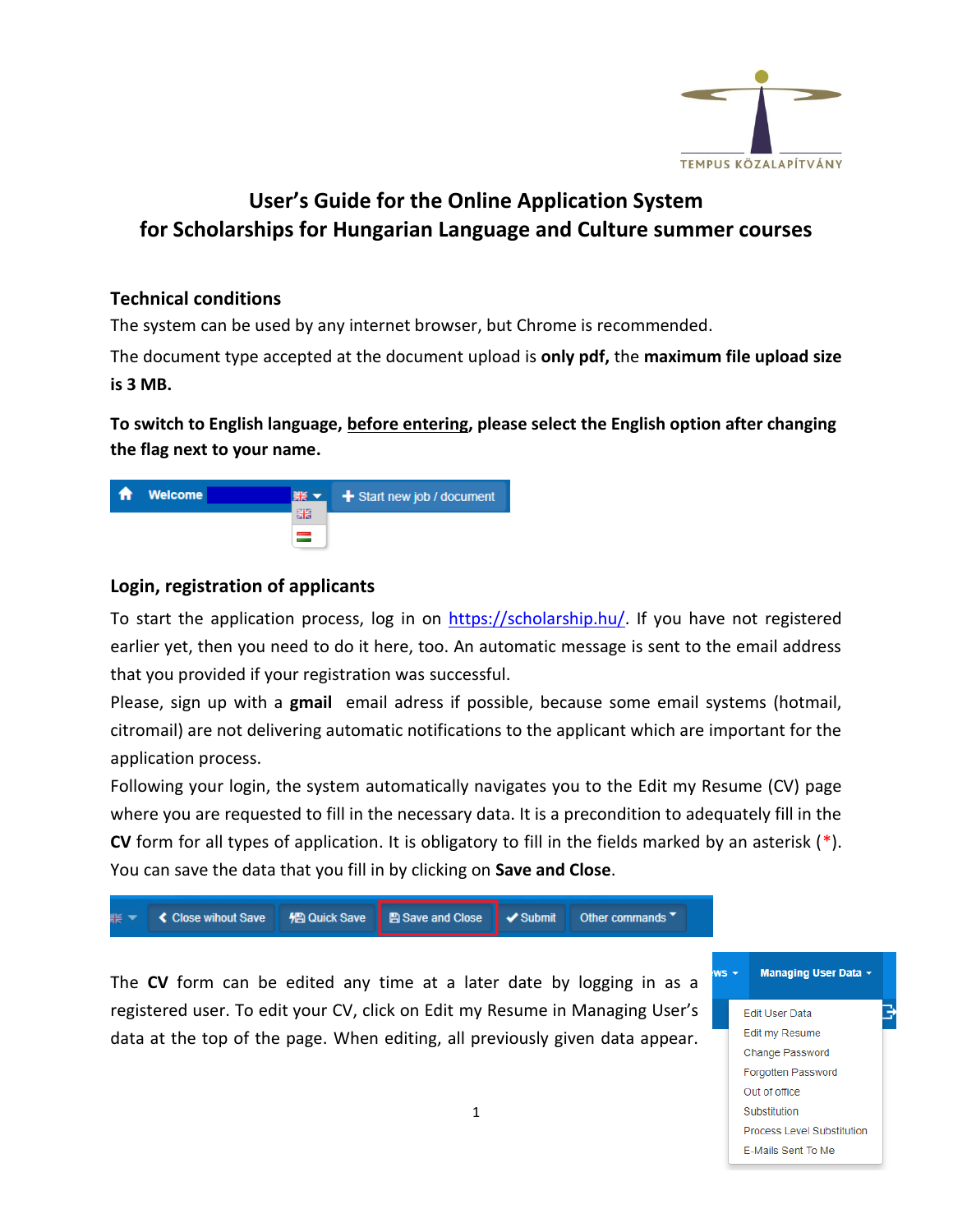You can save your modifications by clicking on **Save and Close** next to your name.

## **Create your application**

To proceed, click on the button:

+ Start new job / document

Select CALLS FOR APPLICATION – FOREIGN CITIZENS out of the appearing possibilities and click on the **Summer courses in Hungary > Start** button.

**CALLS FOR APPLICATIONS - FOREIGN CITIZENS** 



By clicking on the **Scholarships for Hungarian Language and Culture summer courses 2022**, the Scholarship information page of the step 'Application data' will open.

By using the  $\frac{1}{2}$  icon, select your field of science.

By using the **incom** icon, select the **sending country** if you are an official nominee of your sending country's scholarship organisation. If you are applying independently from the scholarship organisation of the country of your residence, then select the country of your **citizenship**.

By using the  $\frac{1}{\sqrt{2}}$  icon, select at least one summer university course to apply for.

After filling in the data, click on **Quick save** then **Submit** behind the button Action.



With this step you do not submit your application yet, the system passes you through the following **Other data and documents to be attached** step. In this step:

- 1. provide the data corresponding to the scholarship
- 2. upload the requested documents into the adequate fields (please, check the list of documents to be submitted from the call for applications) *IMPORTANT: The appliaction's data can not be edited here, it can only be modified by clicking Managing User Data / Edit my Resume.* by clicking the  $\vee$  icon, you can upload files to Other documents after creating a new row and providing the name the document.
- 3. read and answer the questions under the section Declarations
- 4. prepare the application form:
	- 4.1 **Save** the page (click on Quick Save next to your name), but **DO NOT click on the button Submit yet!**
	- 4.2 Click on the button **Merge**  $\left(\bigoplus_{n=1}^{\infty} x \right]$  and save the document that pops up in your computer.